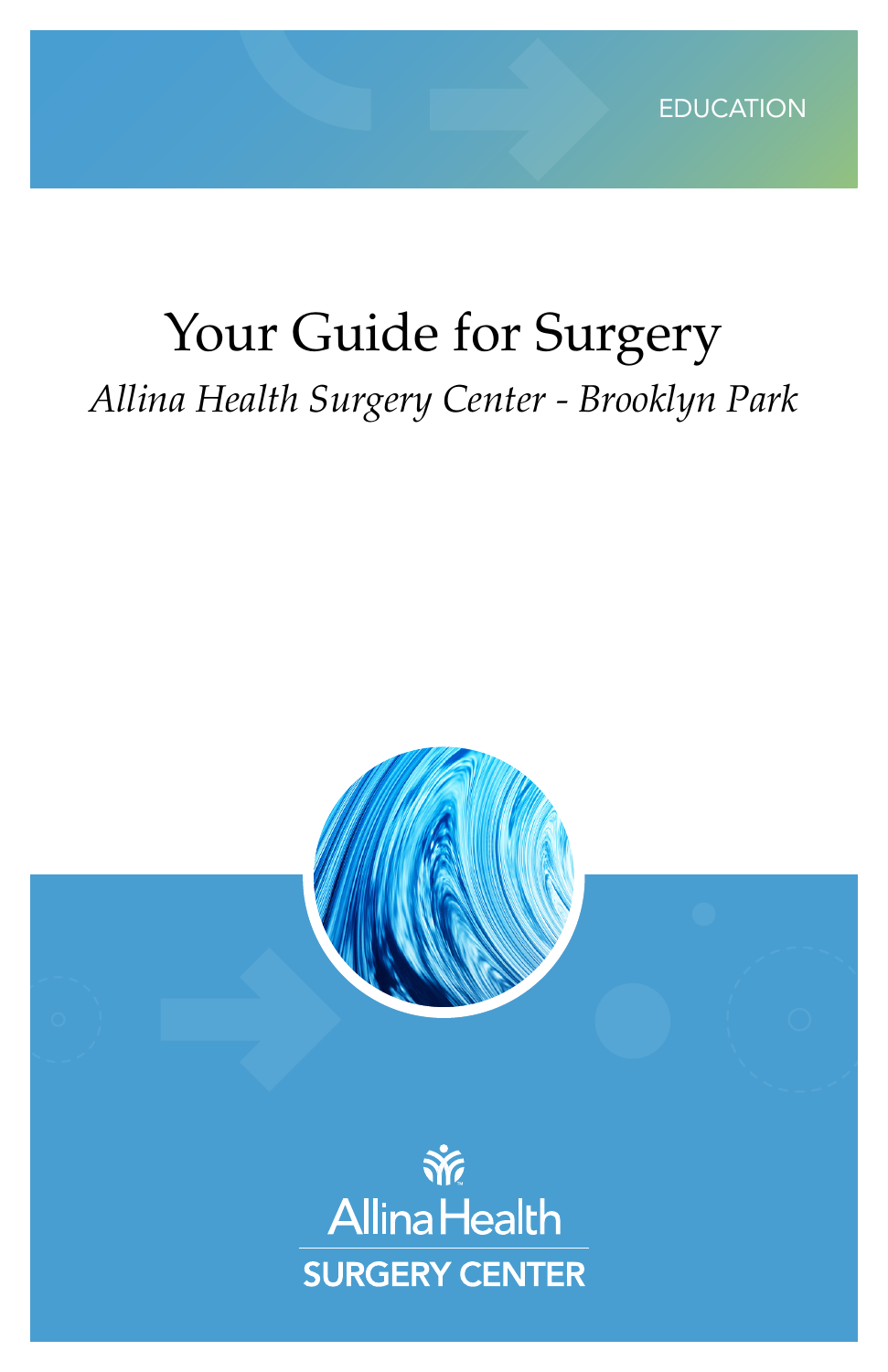| Surgery center phone number: 763-373-0400 |  |
|-------------------------------------------|--|

Visit **[allinahealth.org/BPsurgery](https://account.allinahealth.org/locations/1979)** to find billing and payment information and to learn more about Allina Health Surgery Center - Brooklyn Park.

#### **Important**

- Your arrival or surgery time could change due to schedule changes. If a schedule change is needed, you will be contacted as soon as possible.
- Please call your surgeon's office and the surgery center right away if you cannot make your scheduled surgery appointment.

# **Getting to the Surgery Center**

#### **Directions**



The Allina Health Surgery Center - Brooklyn Park is located at 6001 96th Lane N, Suite 200, Brooklyn Park, MN 55443.

Visit **[allinahealth.org/BPsurgery](https://account.allinahealth.org/locations/1979)** to view the map and directions online.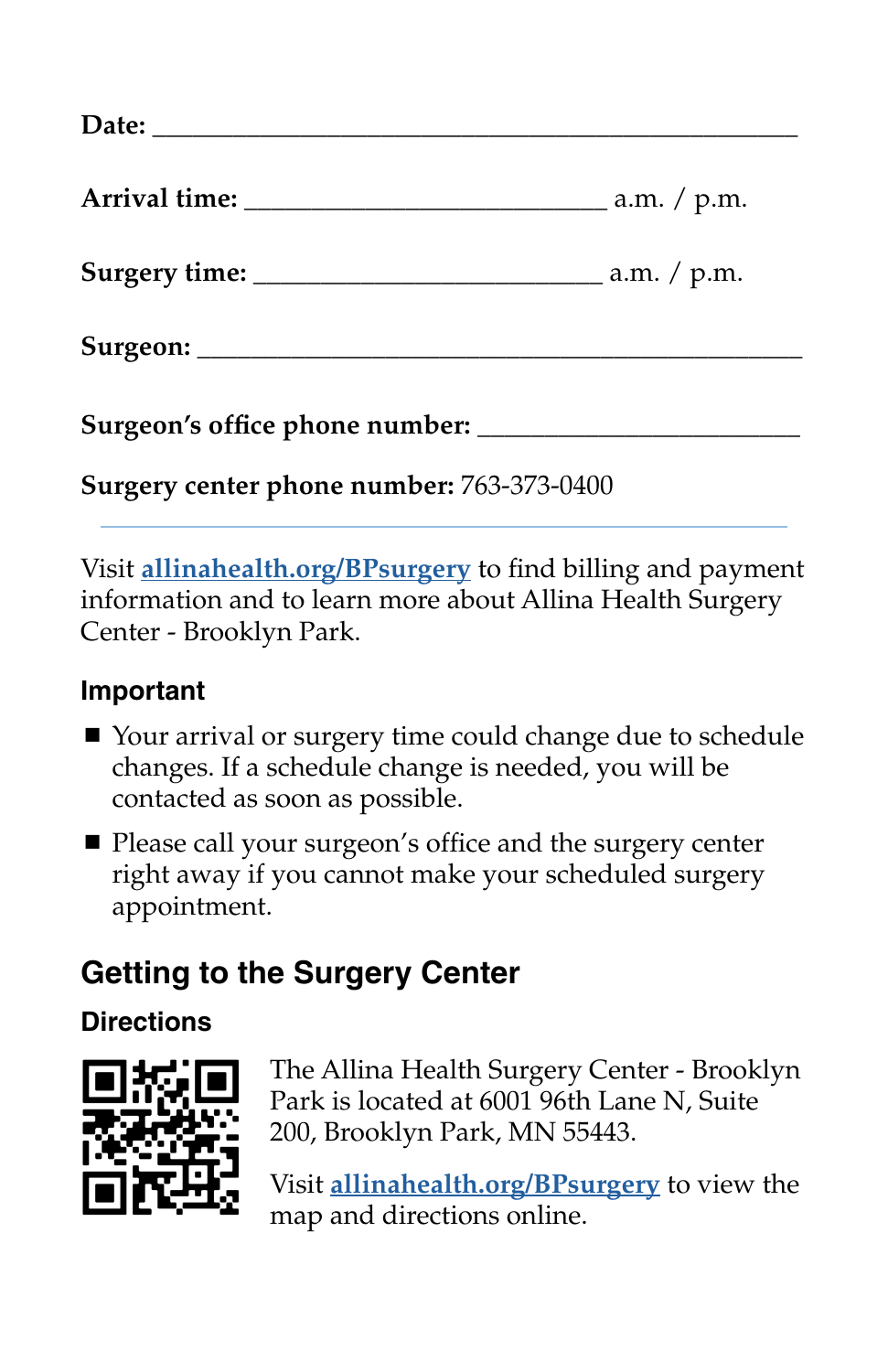# **Your Surgery**

This information will help you get ready for your surgery at Allina Health Surgery Center - Brooklyn Park. If you have any questions, please call your surgeon's office.

# **Preparing for Your Surgery**

- **Make an appointment** with your primary care provider or surgeon for your health history and physical exam (pre-surgery physical).
	- This exam needs to be done 10 to 30 days before your surgery. (Your surgery may be delayed or rescheduled if this exam is not done.)
	- You may be asked to bring your health history and physical exam results with you to the surgery center on your day of surgery. Your primary care provider or surgeon can also fax these results (including lab work and imaging) to 763-777-5768.

**Ask your primary care provider** about your medicines.

- Ask how to take your medicines the morning of your surgery
- Find out if you should stop taking any prescription medicines or over-the-counter medicines (including herbals, vitamins and supplements) before surgery.
- **Important:** If you have diabetes or take blood thinners such as warfarin (Jantoven®), ask your primary care provider about taking your medicine before surgery.
- **Call your insurance provider** to ask:
	- what your plan covers
	- how much your plan will pay
	- how much you need to pay (out-of-pocket).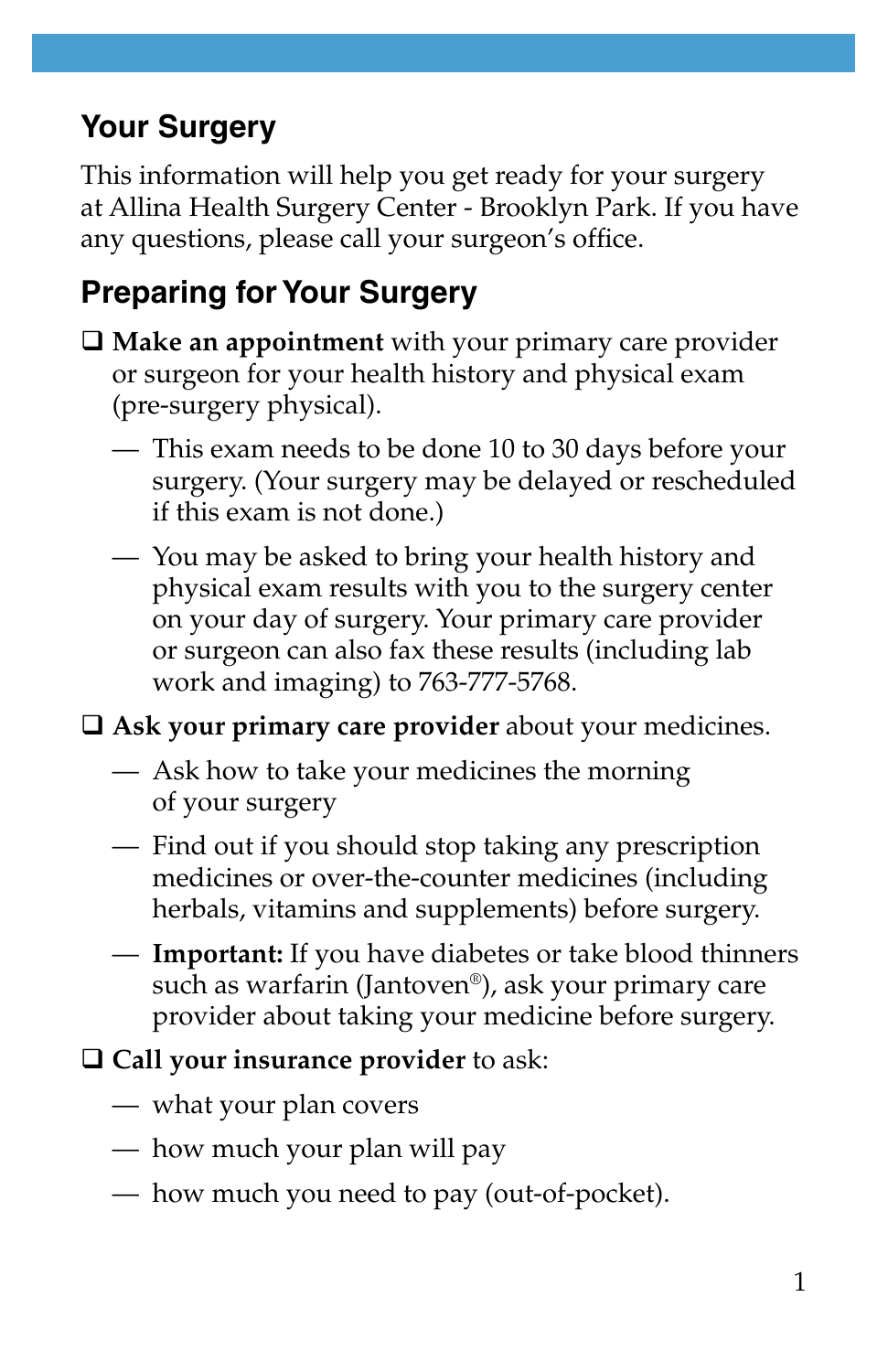**Find a responsible adult** (18 years or older) to:

- drive you to the surgery center
- be with you at the surgery center when you are ready to leave (discharge)
- listen to and understand your instructions for care at home
- drive you home
- stay with you for 24 hours after surgery.

**Important:** Your surgery will be canceled if you do not have someone to drive you home and stay with you.

- **Tell your surgeon's office** if you or a member of your care circle (family members, friends or others close to you) would like to have a medical interpreter available at the surgery center.
	- An interpreter is available at no cost.
	- Your care circle cannot be your interpreter.
- **Find a trusted family member, friend or adult**  (18 years or older) to care for any young children for at least the first 24 hours after your surgery.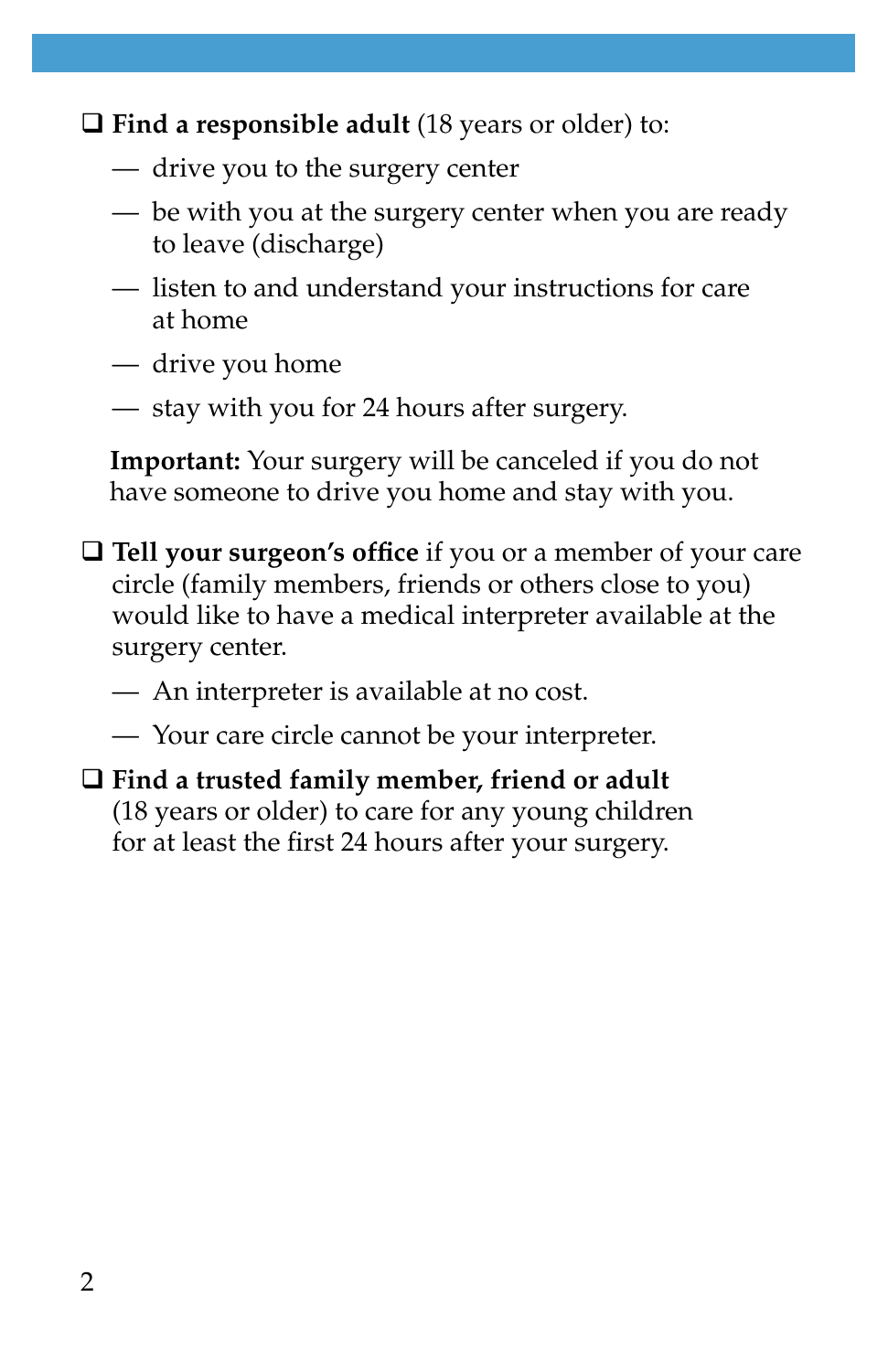# **Caring for Your Child During Surgery**

Surgery can be a stressful time for children and parents. Your child's health care team will work with you to make this a positive experience for both you and your child.

- Please call 763-373-0400 if you would like to make an appointment to take a tour of the surgery center before your child's surgery.
- Please bring:
	- $\Box$  comfort items such as a favorite toy, blanket, pacifier or book
	- $\Box$  an empty bottle or cup of choice for after your child's surgery.

#### **Important**

- Parent(s) or guardian(s) may stay with your child until it is time for their surgery.
- At least one parent or guardian must be present in the surgery center at all times during your child's surgery.
- When your child's surgery is done, the surgeon will meet with you to talk about the procedure.
- Every effort will be made to include you in your child's recovery as soon as possible.
	- The timing will be affected by the length of the surgery and how quickly your child is recovering.
	- In most cases, you will be able to see your child soon after they are awake.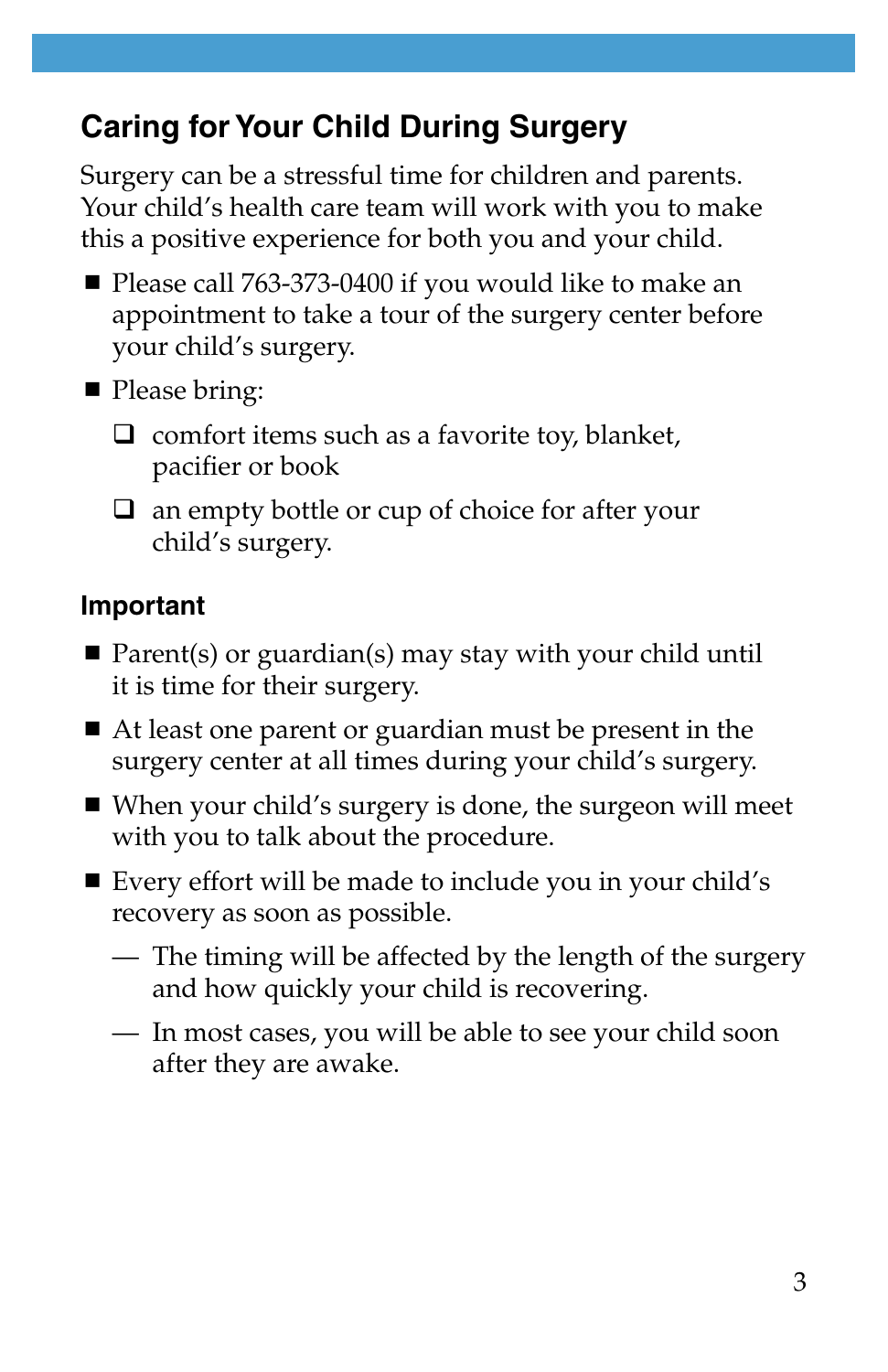# **Before Your Surgery**

■ You will receive an email or text message 1 to 3 days before your surgery with the time you need to arrive at the surgery center and instructions on how to complete the pre-registration questionnaire.

You will be asked to come to the surgery center at least 1 to 2 hours before your scheduled surgery. This will give the health care team enough time to prepare you for surgery.

Please call 763-373-0400, between 8 a.m. and 4 p.m., if you:

- have not received any emails or text messages within 24 hours of your scheduled surgery
- are not able to complete the pre-registration questionnaire
- have any questions about your surgery.
- Tell your surgeon right away if you:
	- have any changes in your health (sore throat, cough, cold, fever, vomiting, diarrhea, dental problem, urinating problem) or skin condition (rash, abrasions, etc.)
	- are pregnant or think you may be pregnant.

## **Food and Liquid Restrictions Before Your Surgery**

Follow the instructions you were given by the surgery center on when to stop eating, drinking and chewing gum before your surgery.

For 24 hours before your scheduled arrival time, **do not:**

- drink any alcohol
- smoke, vape, use chewing tobacco or use any other tobacco products.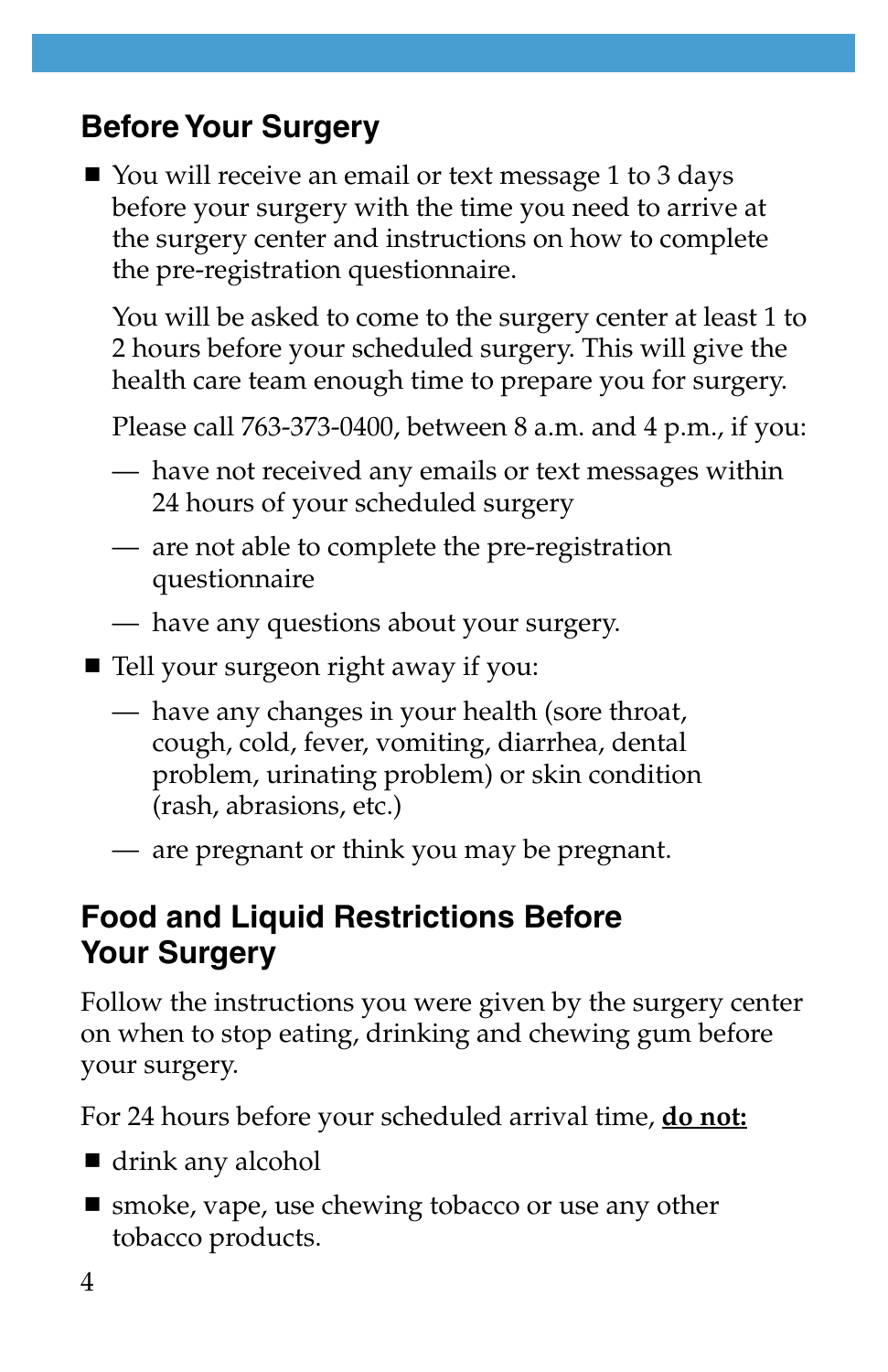# **What to Bring to the Surgery Center**

Bring the following to the surgery center:

- $\square$  a current list of your medicines and when you took your last dose (include prescription medicines, over-thecounter medicines, herbals, vitamins and supplements)
- $\Box$  paperwork (such as your health history and physical exam results, completed billing forms)
	- $\Box$  If you are involved in a workers' compensation case, you will need to provide the name of the workers' compensation insurance company, insurance claim number and date of injury.
- $\Box$  a copy of your health care directive (if you have one)
- $\Box$  your insurance card, Medicare card (if you have one) and pharmacy card
- $\Box$  a photo ID
- $\square$  money for any copays
- $\Box$  glasses (if you wear them) and a storage container (Please do not wear contact lenses.)
- $\Box$  hearing aids (if you wear them) and a storage container
- $\Box$  inhaler (if you use one)
- $\Box$  crutches or walker (if needed).

# **What Not to Bring to the Surgery Center**

Please **do not** bring any of the following:

- $\blacksquare$  valuables or large amounts of money
- $\blacksquare$  jewelry (such as rings, a watch or body piercings)
- $\blacksquare$  medicines (bring medicine list only, not the containers)

Allina Health is not responsible for lost items.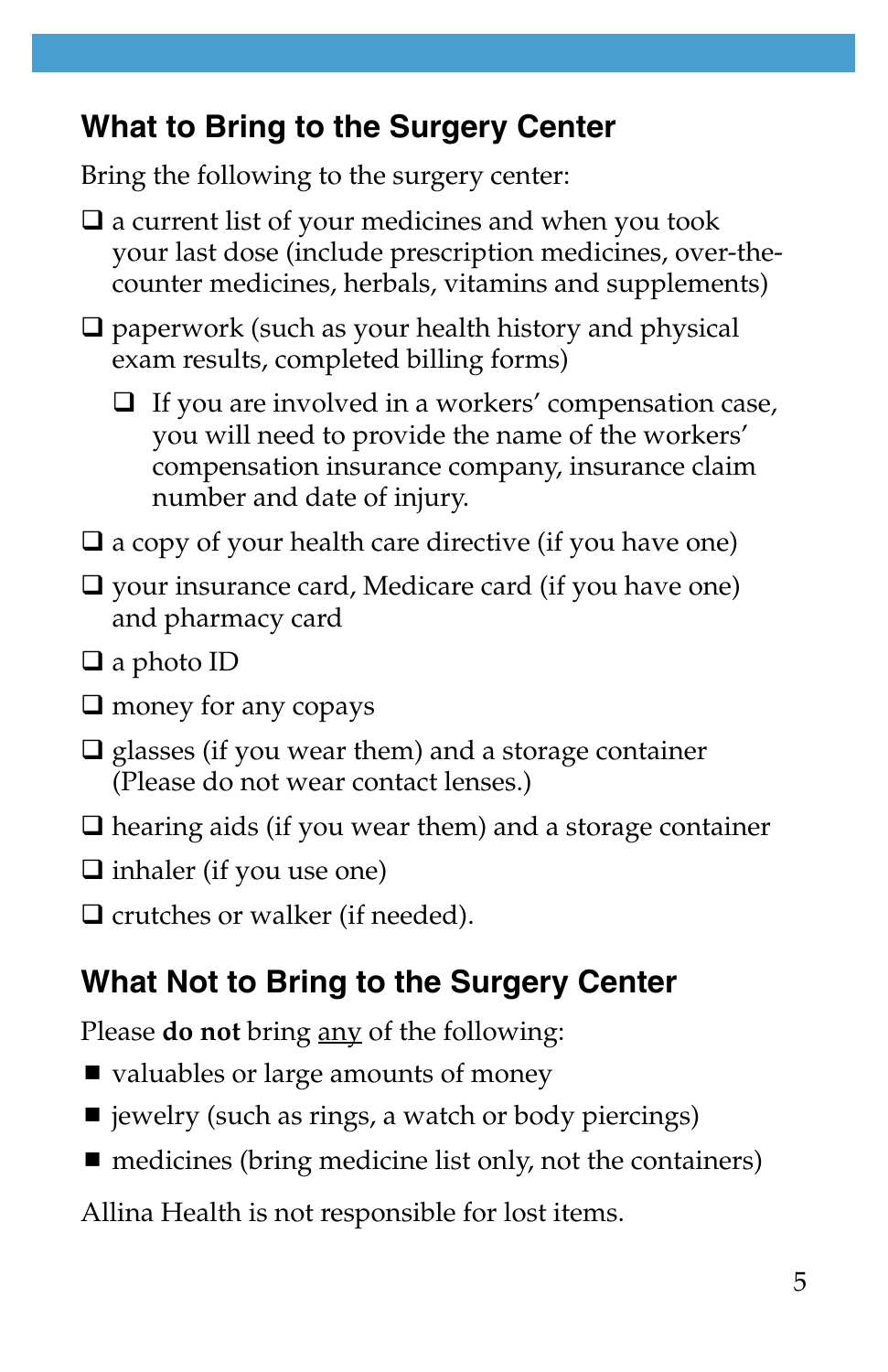## **The Night Before Your Surgery**

- $\Box$  Take a bath or shower and put on clean clothes or sleepwear. Follow any instructions given to you by your surgeon on how to cleanse your skin before surgery.
- $\Box$  Do not shave the surgery site.
- $\Box$  Put clean sheets on your bed. Make sure pets stay off of your bed to keep it clean.

# **The Day of Your Surgery**

- $\Box$  You may take your usual medicines the morning of your surgery unless your primary care provider or surgeon gives you other instructions. Take these medicines with a small sip of water.
- $\Box$  Take another bath or shower and put on clean clothes. Follow any instructions given to you by your surgeon on how to cleanse your skin before surgery.
	- Wear loose-fitting, comfortable clothing.
	- Do not use any hair products.
	- Do not wear make-up, fingernail polish, lotion, deodorant, perfume, cologne or aftershave.
- $\square$  Remove all jewelry (including rings) and body piercings before arriving at the surgery center.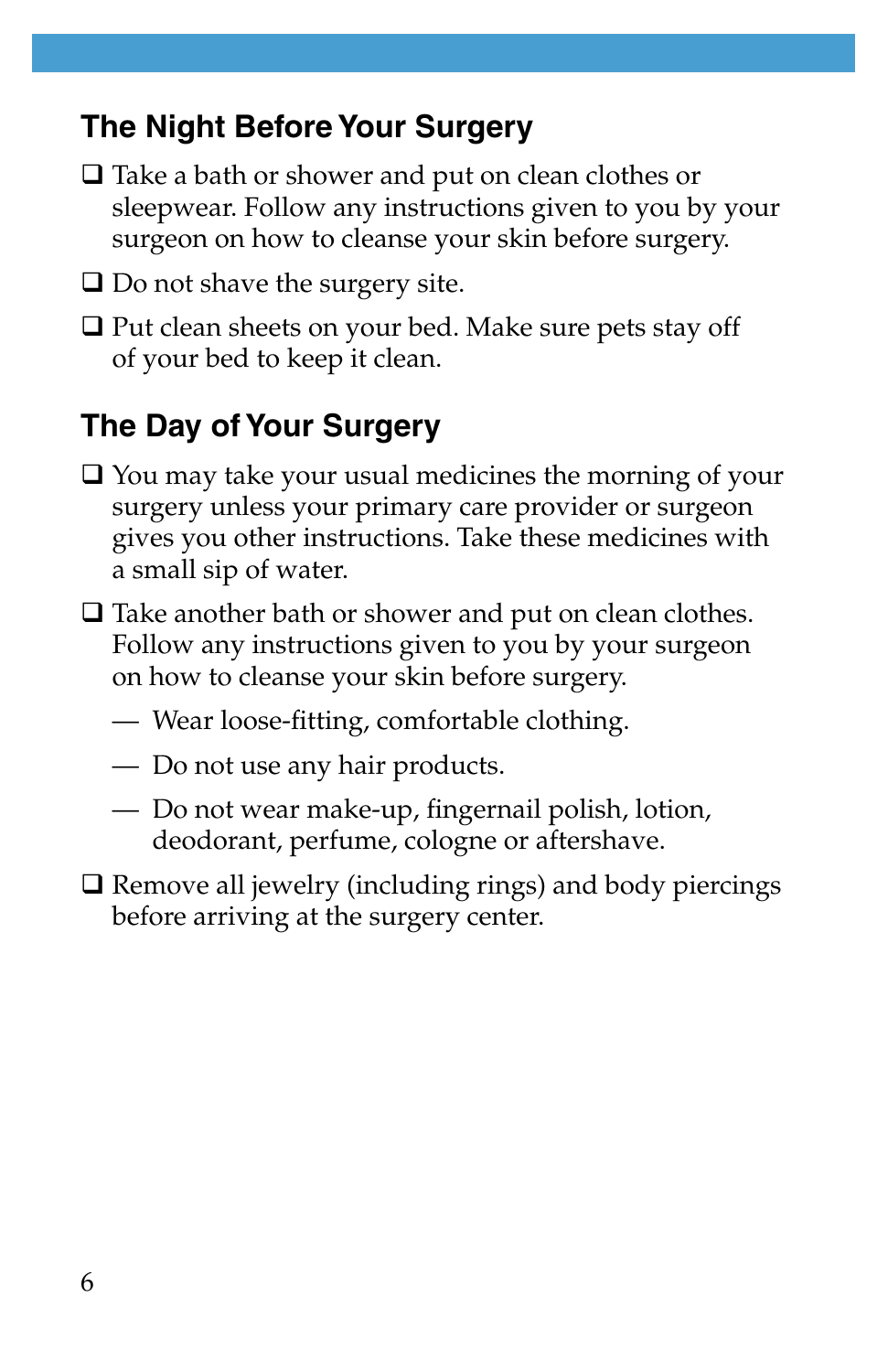## **When You Arrive to the Surgery Center**

- Arrive at the surgery center at your scheduled arrival time. Please arrive on time. If you are late, your surgery may be delayed or rescheduled. Allow extra time for walking, bad weather and traffic.
- When you arrive at the surgery center, please check in at the registration desk. You will be directed to the pre-surgery care area.
- As your health care team prepares you for surgery, your care circle may stay at the surgery center and wait in the lobby. Free wireless internet service and coffee are available.

# **After Your Surgery**

- After surgery, you will be taken to the recovery room. Your nurse will monitor your vital signs and help you if you have any side effects from the anesthesia.
- You may have some discomfort and pain when you wake up. Everyone reacts to pain differently. Your nurse will work with you to make you as comfortable as possible.
- When you are fully awake and your medical status is stable, you will be able to leave the surgery center. Your length of time in the recovery area depends on the type of surgery you had, the type of anesthesia, and your overall health.
- Instructions on how to care for yourself at home will be given to you and your care circle member(s) before you leave the surgery center.
	- Your care circle member(s) will need to be available to review these instructions before you can go home.
	- For your safety, you will need a responsible adult (18 years or older) to drive you home and to stay with you for 24 hours.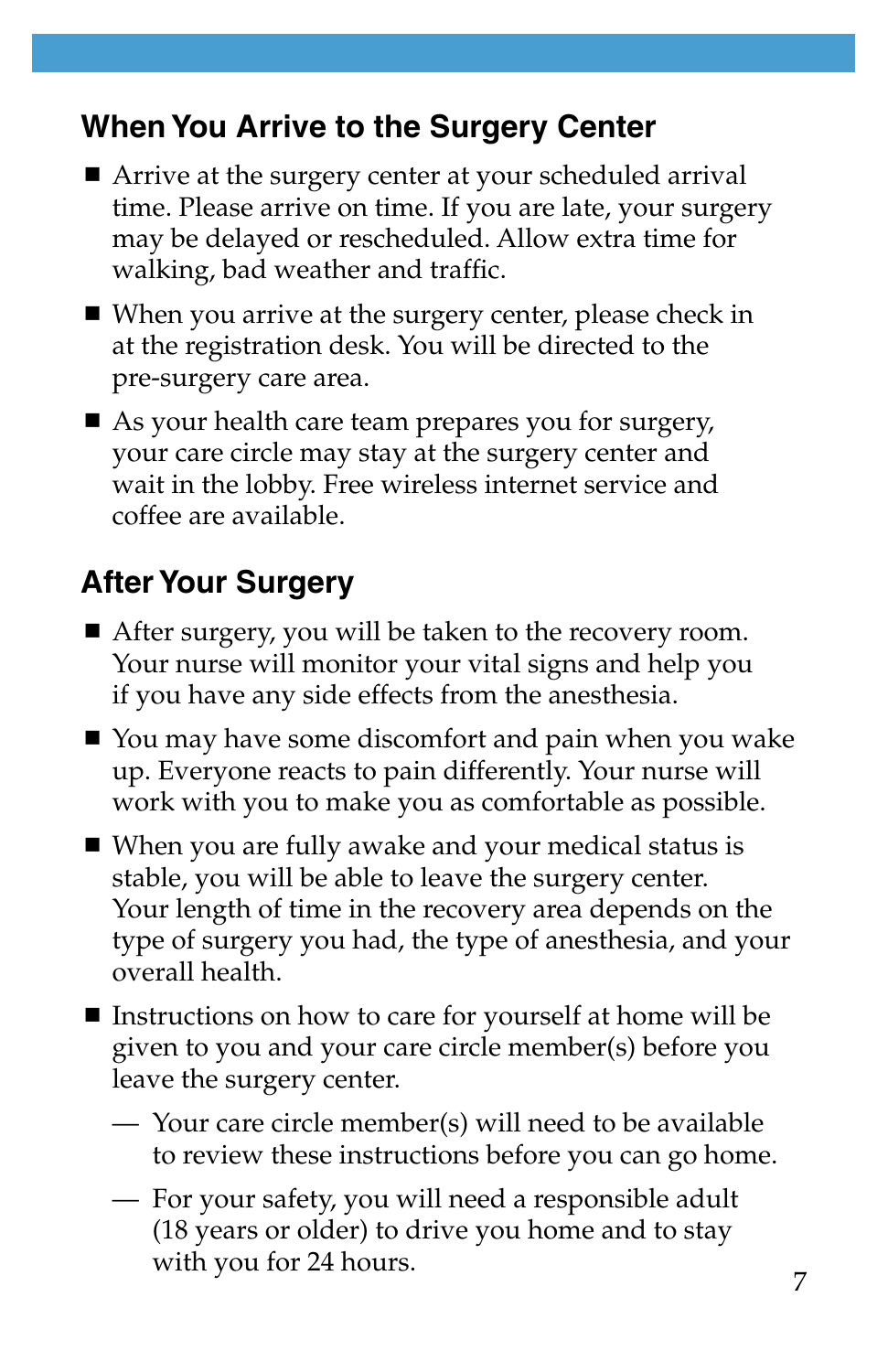- $\blacksquare$  It is normal to have some side effects after your surgery such as sleepiness, dizziness, muscle aches, sore throat, headache and mild nausea. These side effects should get better within 12 to 24 hours after your surgery.
- Anesthesia will affect your ability to think clearly and make good decisions. For 24 hours:
	- Do not drive or use any machinery.
	- Do not make important decisions.
	- Do not drink alcohol. (It is also important to not drink alcohol as long as you are taking prescription pain medicine.)

# **At Home**

- You will be tired and your body will need to rest. Follow the instructions you were given on how to care for yourself at home.
- You will receive a follow-up call from a nurse on the next business day to see how you are recovering.
- Please call your surgeon's office if you have any questions or concerns about your recovery.